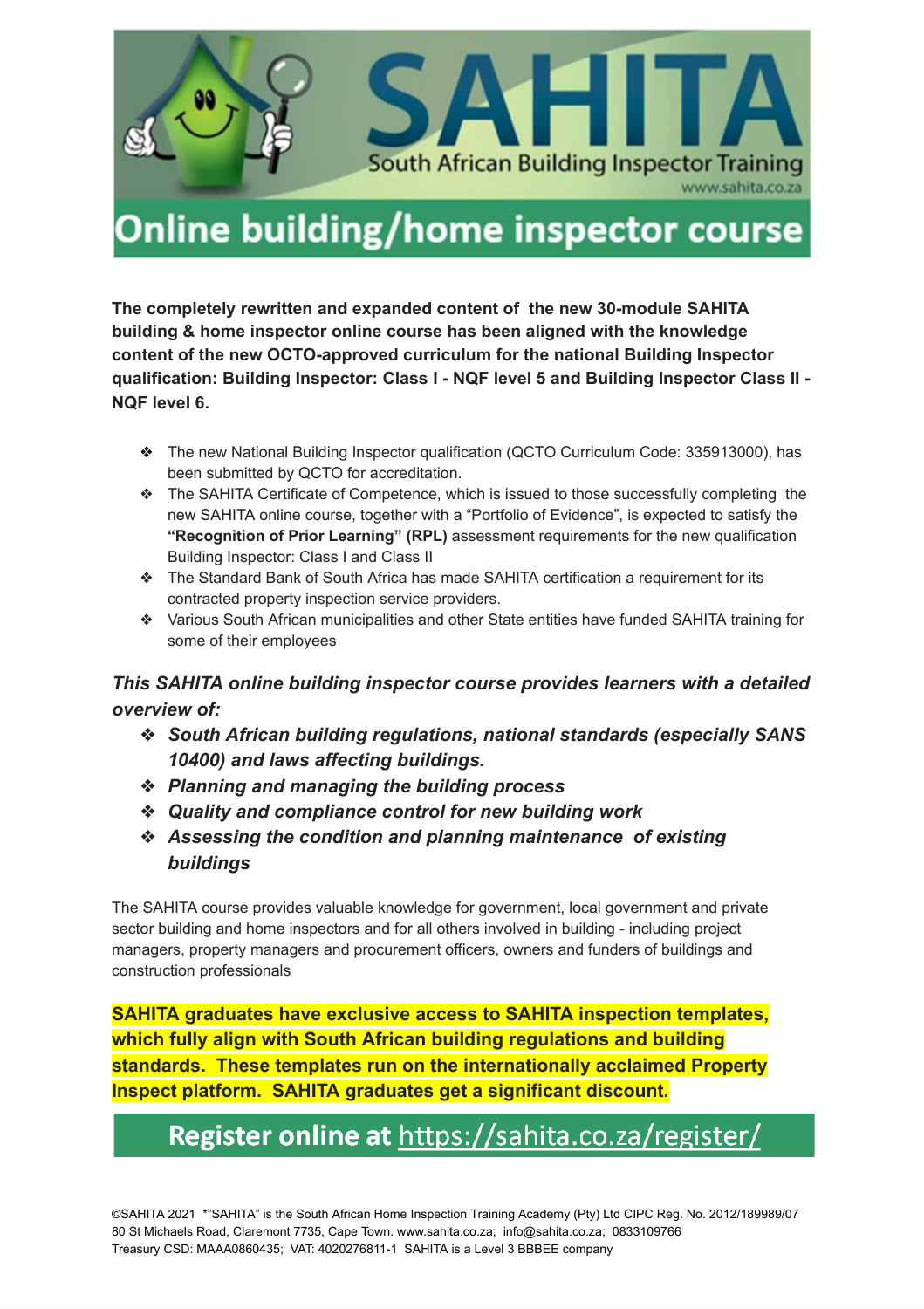# **Content of new SAHITA online course**

- ❖ **Module 1 –** Building inspector basics
- ❖ **Module 2 –** Government-funded housing
- ❖ **Module 3 –** Legal framework for building inspection
- ❖ **Module 4 –** Understanding SANS 10400-Part A
- ❖ **Module 5 –** Plans, dimensions and tolerances
- ❖ **Module 6 –** Problem soils geotechnical impact on building design
- ❖ **Module 7 –** Establishment & management of a building site
- ❖ **Module 8 –** Excavations, fill, foundations and slabs
- ❖ **Module 9 –** Structural design & building with concrete
- ❖ **Module10 –** Masonry walls and plastering
- ❖ **Module 11 –** Timber roof structures
- ❖ **Module 12 –** Roof waterproofing, coverings & roof drainage
- ❖ **Module 13 –** Flat concrete roofs and balconies
- ❖ **Module 14 –** Thatched roofs
- ❖ **Module 15 –** Inspecting the roof
- ❖ **Module 16 –** Inspecting the grounds
- ❖ **Module 17 –** Stairways, balustrades and ramps
- ❖ **Module 18 –** Openings in buildings (windows & doors)
- ❖ **Module 19 –** Floors and ceilings
- ❖ **Module 20 –** Energy usage in buildings (SANS 10400-XA)
- ❖ **Module 21 –** Water supply and sanitary ware
- ❖ **Module 22 –** Drainage systems
- ❖ **Module 23 –** Electrical installations
- ❖ **Module 24 –** Hot water heaters
- ❖ **Module 25 –** Survey of the building regulations & SANS 10400
- ❖ **Module 26 –** Guidelines for inspecting existing buildings
- ❖ **Module 27 –** Maintenance inspections
- ❖ **Module 28 –** Building progress inspections
- ❖ **Module 29 –** Collecting & managing building inspection data
- ❖ **Module 30 –** Building inspection as a business or career